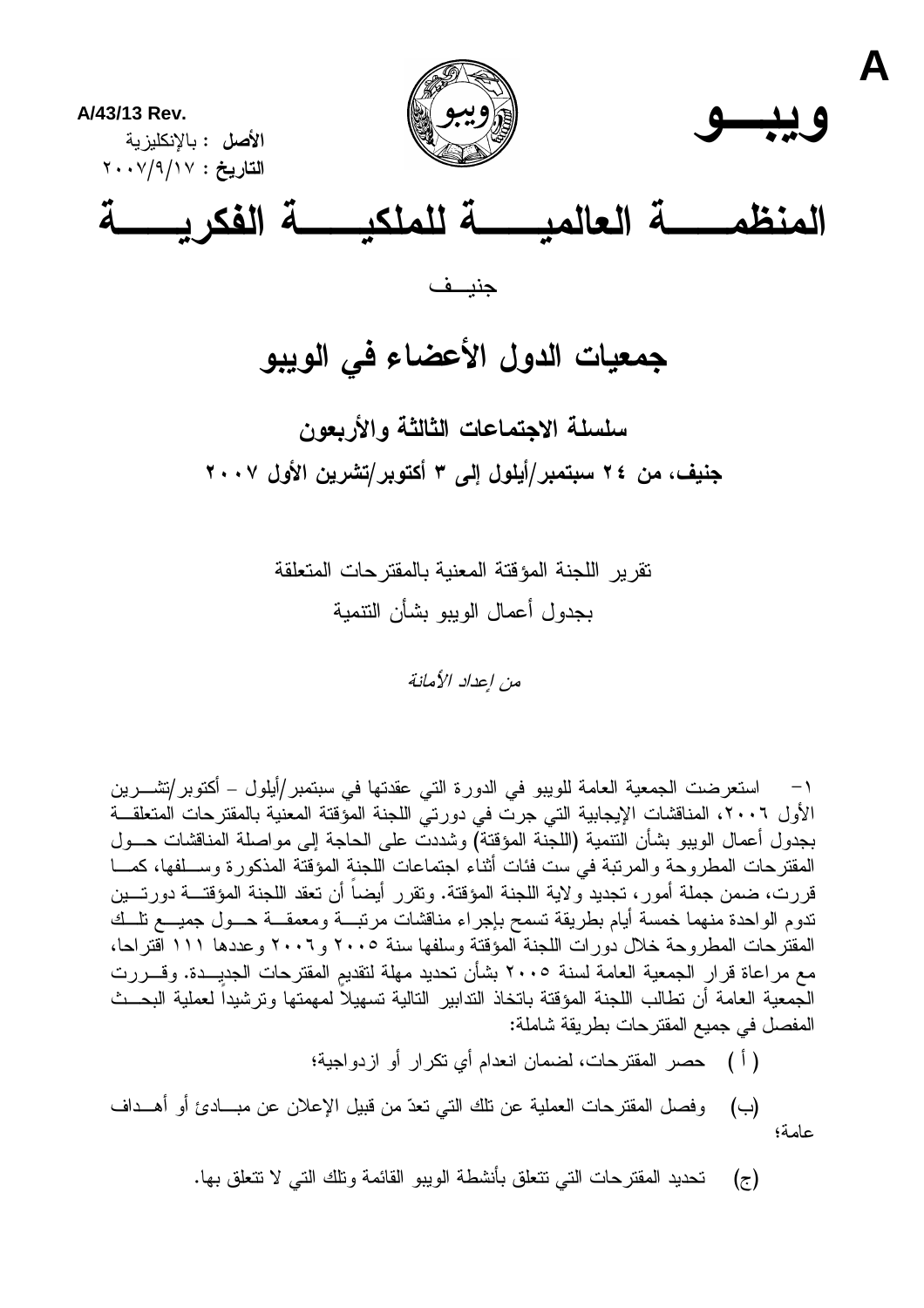وفي هذا الصدد، دُعي رئيس الجمعية العامة إلى إعداد وثائق العمل الأوليــــة بالنتثىــــاور مــــع الــــدول الأعضاء. ونقرر أيضا أن ترفع اللجنة المؤقتة إلى الجمعية العامة في سنة ٢٠٠٧ تقريرا مع توصيات للعمل على المقترحات المتفق عليها وإطار لمواصلة النظر في سائر المقترحات والنقدّم حبثما كان ذلك ممكنا، بعد انعقاد الجمعبة العامة سنة ٢٠٠٧.

٢ – وعقدت اللجنة المؤقتة دورتها الثالثة في الفترة من ١٩ إلى ٢٣ فبراير/شباط ٢٠٠٧ ودورتها الرابعة في الفترة من ١١ إلى ١٥ يونيه/حزير ان ٢٠٠٧. وكان كل من الممثل الدائم لبربادوس، السفير تريفر كلارك، رئيسا لكلتي الدورتين والممثل الدائم لقيرغيزستان، السفير مختـــار جومـــاليف، نائبـــا للرئيس في كلتي الدورنين.

٣– وحضر الدورة الثالثة ١٠٦ دول أعضاء و٤٨ مراقباً. وقررت اللجنة المؤقتة قبول منظمتــين غير حكوميتين وغير معتمدتين من باب مؤقت، وهما مشروع يايل لمجتمع المعلومـــات والمؤسســـة الدولية للإيكولوجيا المعرفية من غير أن يؤثر ذلك على مركزهما في أي اجتماعات مقبلـــة نتظمهـــا الويبو. وبحثت اللجنة المؤقتة وثيقة العمل التبي أعدها رئيس الجمعية العامة، السفير إنريكــي منـــالو، وفررت استخدامها في حكم وثيقة عمل للجنة (PCDA/3/2). وأعربت الوفود عن آرائها في المقترحات المذكورة في مختلف الفئات الواردة في المرفق ألف لنلك الوثيقة. وعقب المناقشـــات، اتفقــت اللجنــــة المؤقتة على قائمة تتضمن ٢٤ اقتراحا وترد في المرفق الأول للوثيقـــة PCDA/3/3، علـــي أن وفــد كولومبيا عبّر عن تحفظه من الاقتراح ١١ في الفئة باء. واتفق المجتمعون أيضا على أن تكون تلَّــك المقترحات جزءا من القائمة النهائية للمقترحات المتفق عليها والمعتزم رفع نوصية بالعمل عليها إلسي الجمعية العامة في سنة ٢٠٠٧، بعد أن تعقد اللجنة المؤقتة دورتها الرابعة في يونيه/حزير ان ٢٠٠٧. ويرد نقرير الدورة الثالثة في الوثيقة PCDA/3/3.

٤– وحضر الدورة الرابعة ٩٣ دولة عضوا و٨٤ مراقبًا. وقررت اللجنة المؤقتــة قبــول ثـــلاث منظمات غير حكومية وغير معتمدة من باب مؤقت، أي مركز الحوكمة الدولية فـــي كليـــة الحقـــوق بجامعة ليدس (المملكة المتحدة) ومعهد التجارة والمقابيس والتتميـــة المســـندامة (الولايــــات المتحـــدة الأمريكية) وبرنامج الحوكمة الاقتصادية العالمية بجامعة أوكسفرد (المملكة المتحدة) من غير أن يؤثر ذلك على مركز ها في أي اجتماعات مقبلة نتظمها الويبو . وعبَّرت الوفود عن آرائها في المقترحـــات الواردة مختلف الفئات المبينة في المرفق باء من الوثيقة PCDA/3/2 واتفقت على قائمــة تضـــم ٢١ مقترحًا. ويرد نقرير الدورة الرابعة في الوثيقة PCDA/4/3.

> وتم الاتفاق في الاجتماع على التوصيات التالية:  $-$ 0

"قررت اللجنة المؤقتة رفع التوصيات التالية إلى الجمعية العامة المنعقدة سنة ٢٠٠٧:

( أ ) اعتماد النوصيات الرامية إلى اتخاذ ندابير كما وردت في المقترحات المتفق عليها في المرفق الأول.

والعمل فورا على نتفيذ التوصيات الواردة في القائمة التي نقدم بهــا رئــيس اللجنـــة (ب) المؤقتة، وفقاً للفقرة ٦١ من تقرير الدورة الرابعة للجنة.

> ونتشأ فورا لجنة نكون معنية بالنتمية والملكية الفكرية للاضطلاع بما يلي:  $(z)$ وضع برنامج عمل لنتفيذ التوصيات المعتمدة؛ " $\uparrow$  "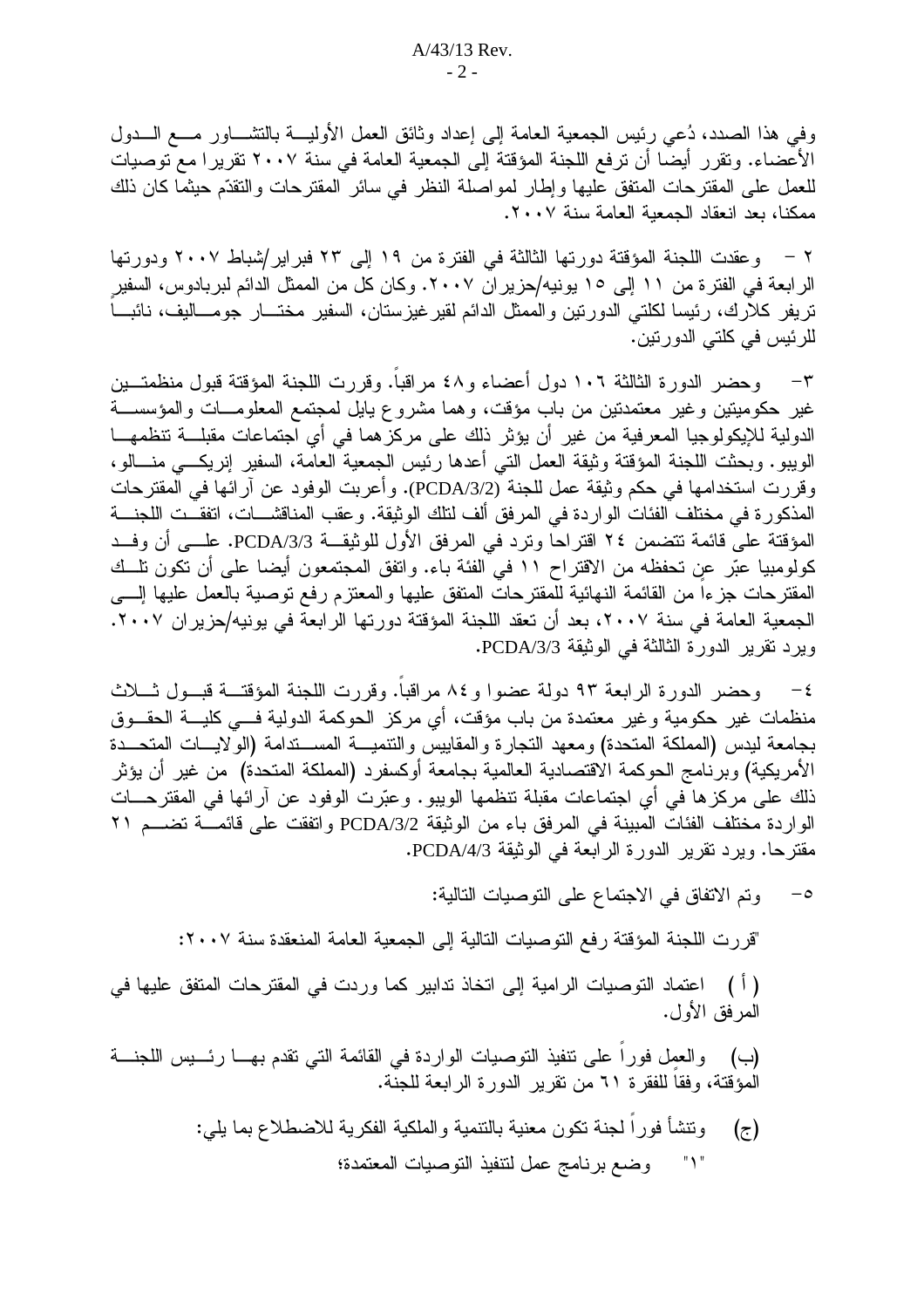ورصد نتفيذ جميع النوصيات المعتمدة ونقييم نتفيذها ومناقشته ورفع نقارير به "۲" والنتسيق مع الهيئات المعنية في الويبو لذلك الغرض؛ وبحث القضايا المرتبطة بالملكية الفكرية والنتمية كما اتفقــت عليهـــا اللجنـــة  $"\uparrow"$ وكذلك القضايا التي تحددها الجمعية العامة.

وتتألف اللجنة من الدول الأعضاء في الويبو وتكون مفتوحة لجميع المنظمات الحكومية (د) الدولية وغير الحكومية المعتمدة للمشاركة في أعمالها. ونتظر في نظام داخلي يستند إلى النظام الداخلي العام للويبو في اجتماعها الأول وتعتمده، على أن يدعى ذلك الاجتماع إلى الانعقاد في النصف الأول من سنة ٢٠٠٨. وتتولى الجمعية العامة تحديد عدد اجتماعــات اللجنـــة ومـــدة الاجتماع.

ولأغراض الاجتماع الأول للجنة، يدعى الرئيس الراهن إلى إعداد وثائق عمل أولية، (ه) بما فيها مشروع برنامج عمل بالنشاور مع الدول الأعضاء والأمانــــة. وينبغــــي أن يتنــــاول مشروع برنامج العمل جملة أمور منها المتطلبات من حيث الموارد المالية والبشرية لتضمينها في صياغة ميز انية الويبو .

- ونزفع اللجنة نقاريرها وأي نوصيات لمها إلى الجمعية العامة على أساس سنوي.  $\left( \begin{array}{c} 0 \\ 0 \end{array} \right)$
- وتُحل اللجنة الدائمة المعنية بالملكية الفكرية لأغراض النتمية ولا يجدد نفويض اللجنة (ز) المؤقتة."

ويرد في مرفق هذه الوثيقة نص المرفق الأول المشار إليه في الفقرة ٥(أ).

النظر في الاقتراح الوارد في الفقرة ٥ من هذه الوثيقة والموافقة عليه.

٧ - وإن مؤتمر الويبو مدعو إلى النظر في الاقتراح المتعلق باللجنسة الدائمسة المعنيسة بالملكية الفكرية لأغراض التنميسة والموافقة عليه كما ورد في الفقرة ٥(ز) من هذه الوثيقة.

## [يلي ذلك المر فق]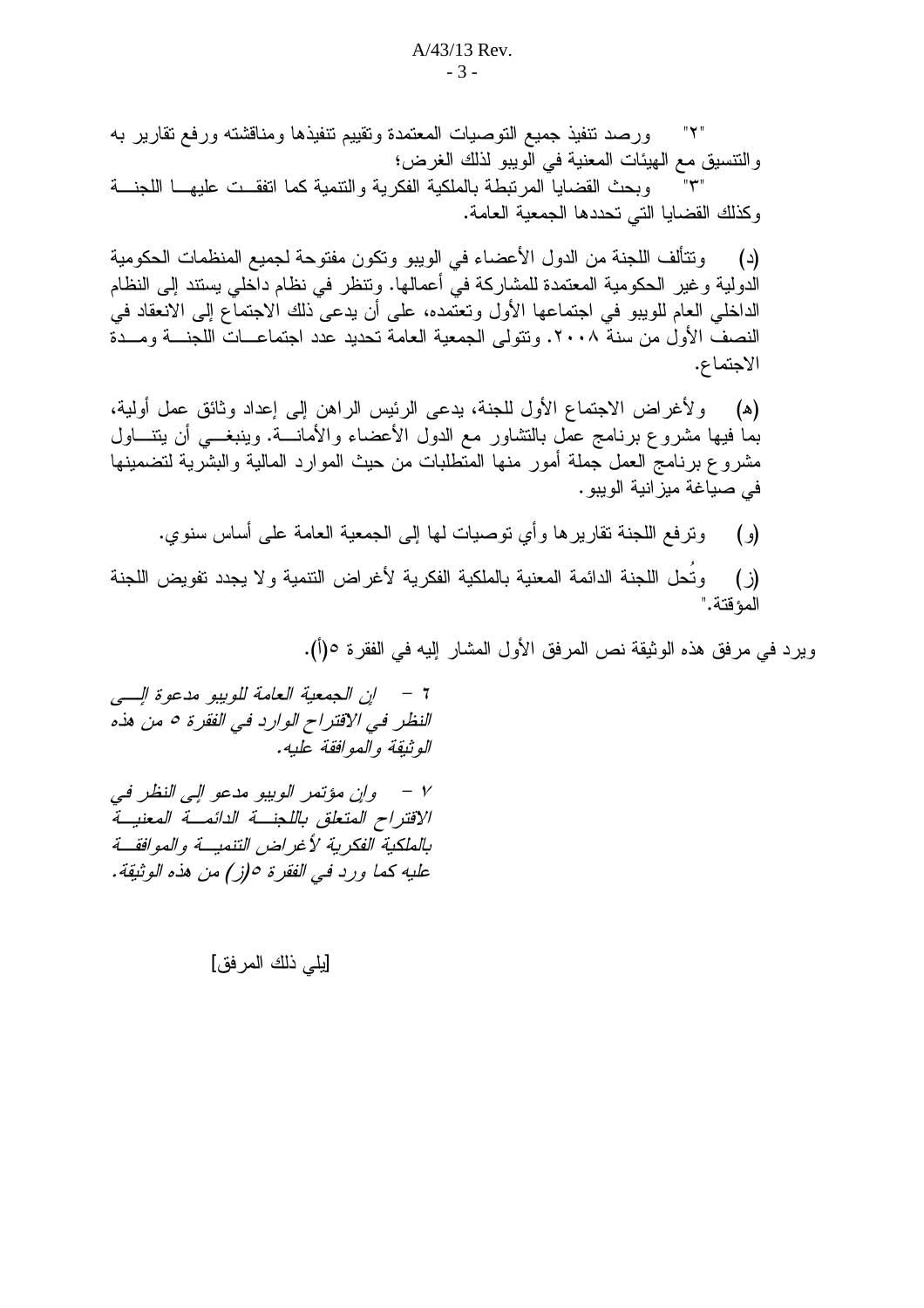$A/43/13$  Rev.

## **ANNEX**

## المر فق

الفئة ألف: المساعدة النقنية وتكوين الكفاءات

١ – يجب أن نتميز أنشطة الويبو في مجال المساعدة النقنية بعدة ميزات ومنها أنها موجهـــة نحـــو النتمية وقائمة على الطلب وشفافة وهي نأخذ بعين الاعتبار الأولويات والاحتياجات الخاصة بالبلــدان النامية والبلدان الأقل نموا على وجه الخصوص فضلا عن مختلف مستويات التنمية المدركة في الدول الأعضاء، وينبغي إدراج الأنشطة في أطر زمنية لاستكمال البرامج. وفي هذا الصدد، ينبغي أن يكون تصميم برامج المساعدة النقنية وأليات تسليمها وعمليات نقييمها خاصة بكل بلد.

٢ – تقديم مساعدة إضافية للويبو من خلال تبر عات المانحين و إنشاء صناديق ائتمانية أو صــــناديق أخرى للتبرعات داخل الويبو لفائدة البلدان الأقل نموا على وجه الخصوص، مع الاستمرار في إعطاء أولية كبرى لتمويل الأنشطة في أفريقيا بفضل الموارد من داخل ومن خارج المبزانية للنهوض بعـــدة مجالات، منها الانتفاع القانوني والتجاري والاقتصادي بالملكية الفكرية في البلدان المذكورة.

٣ – زيادة ما يخصص من أموال وموارد بشرية لبرامج المساعدة النقنية في الويبو للنهوض بجملة أمور، منها ثقافة الملكية الفكرية الموجهة للتنمية مع التأكيد على إدراج الملكية الفكرية فـــي مختلــف المستويات التعليمية وحفز اهتمام الجمهور بالملكية الفكرية.

٤ – الناكيد بشكل خاص على احتياجات الشركات الصغيرة والمتوسطة والمؤسسات التبي تعمل في مجال البحث العلمي والصناعات الثقافية، ومساعدة الدول الأعضــــاء، بطلـــب منهـــا، علـــي وضــــع الاستر اتيجيات الوطنية المناسبة في مجال الملكية الفكرية.

٥ – على الويبو أن نتشر معلومات عامة حول كل أنشطة المساعدة النقنية على موقعها الإلكتروني وعليها أن نقدم، بطلب من الدول الأعضاء، تفاصيل عن أنشطة محددة بموافقة الدولة العضو (الـــدول الأعضاء) أو الجهات الأخر ي المستفيدة من النشاط.

٦ – على موظفى الويبو وخبر ائها الاستشاريين العاملين في مجال المساعدة النقنية الاستمر ار فيي النزام الحياد والقابلية للمساءلة بإيلاء أهمية خاصة لمدونة أخلاق المهنة القائمة ونجنب ما قد يحدث من نضارب في المصالح. ويتعين على الويبو إعداد لائحة بالخبراء الاستشاريين لديها في مجال المساعدة النقنية والتعريف بهم لدى الدول الأعضاء.

٧ – التشجيع على اتخاذ تدابير ٍ من شأنها مساعدة البلدان على التصدي للممار سات المنافية للمنافسة المشروعة من خلال مد البلدان النامية ولا سيما البلدان الأقل نموا بالمساعدة النقنية بطلب منها، لتحقيق فهم أفضل لأوجه التلامس بين حقوق الملكية الفكرية وسياسات المنافسة.

٨ – مطالبة الويبو بوضع اتفاقات مع معاهد البحث والشركات الخاصة بهدف مســاعدة المكاتــب الوطنية في البلدان النامية ولا سيما البلدان الأقل نموا، فضلا عن منظماتها الإقليمية ودون الإقليميـــة المعنية بالملكية الفكرية، على النفاذ إلى قواعد بيانات متخصصة لأغراض البحث في البر اءات.

مطالبة الويبو بإنشاء فاعدة بيانات بالنتسيق مع الدول الأعضاء لتلبية احتياجات النتمية المحددة  $-9$ في مجال حقوق الملكية الفكرية بالموارد المتاحة مما يوسع من نطاق برامجهــا المتعلقـــة بالمســـاعدة النقنية والرامية إلى ردم الهوة الرقمية.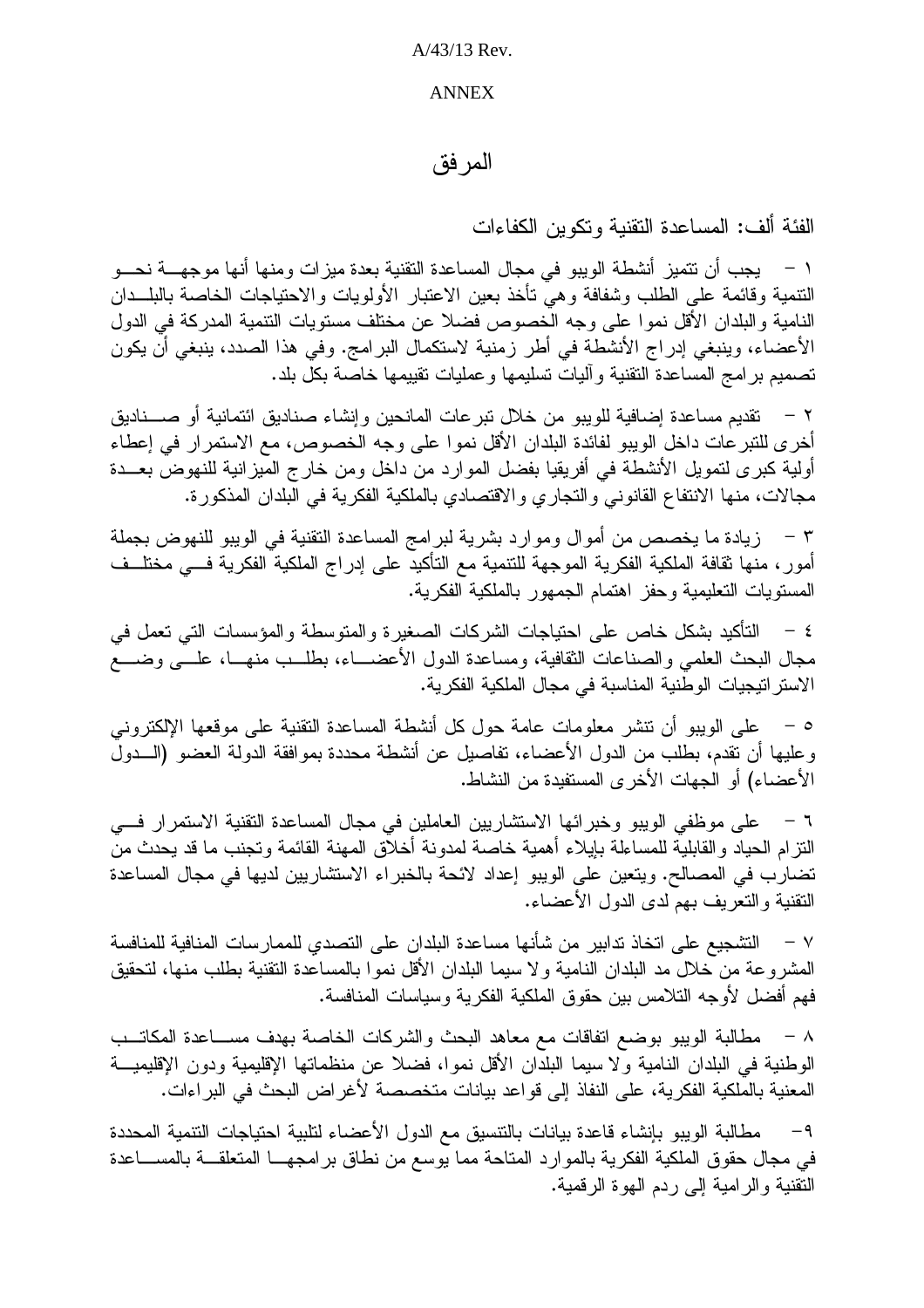· ١- مساعدة الدول الأعضاء على تطوير كفاءاتها المؤسسية الوطنية في مجال الملكيـــة الفكريـــة وتحسينها من خلال المضبي في تطوير البني التحتية وغيرها من المرافق بهدف جعل مؤسسات الملكية الفكرية أكثر فعالية والنهوض بنوازن عادل بين حماية الملكية الفكرية والمصلحة العامة. وينبغـــي أن نتسحب هذه المساعدة النقنية أيضا على المنظمات الإقليمية ودون الإقليمية المعنية بالملكية الفكرية.

1١– مساعدة الدول الأعضاء على تعزيز كفاءاتها الوطنيـــة لحمايــــة أعمــــال الإبـــداع والابتكــــار والاختراع على الصعيد المحلي ودعم نطوير البنبي النحتية الوطنية في مجال العلوم والنكنولوجيا كلَّما كان ذلك مناسبا ووفقا لاختصاص الويبو .

١٢– المضيي في إدماج الاعتبارات الإنمائية في أنشطة الويبو ومناقشاتها الموضوعية والتقنية، وفقا لاختصاصها.

١٣ - يتعين أن تكون المساعدة التشريعية التي تقدمها الويبو، بوجه خاص، إنمائية الاتجاه ومدفوعة بحسب الطلب، مع مر اعاة الأولويات و الاحتياجات الخاصة بالبلدان النامية و لا سيما البلدان الأقل نمو ا وكذا مستويات النتمية المتفاوتة في الدول الأعضاء، وينبغي أن تكون الأنشطة محل جــداول زمنيـــة لاستكمالها.

١٤− نضع الويبو بنصرف البلدان النامية والبلدان الأقل نمـــواً مشـــورتها بشـــأن نتفيـــذ الحقـــوق والالنزامات وإعمالها، وفهم مواطن المرونة في اتفاق نريبس والانتفاع بها، وذلك في إطـــار الاتفـــاق المبرح بين الويبو ومنظمة النجارة العالمية.

الفئة باء: وضع القواعد والمعابير وجوانب المرونة والسياسة العامة والملك العام ١٥– يتعين أن نكون أنشطة وضع القواعد والمعابير كما يلي: شمولية وقائمة على توجيه الأعضاء؛ – أن تأخذ بعين الاعتبار مختلف مستويات التنمية؛ أن تأخذ بعين الاعتبار تحقيق توإزن بين التكاليف والمنافع؛ قائمة على مشاركة جميع الأطراف بحيث تأخذ بعين الاعتبار مصالح وأولويات كل الدول الأعضاء فى الويبو وأراء أصحاب المصالح الأخرين ومن ضمنهم المنظمات الحكومية الدولية والمنظمات غير الحكومية المعتمدة؛ ممنتلة لمبدأ الحياد الذي نلتزم به أمانة الويبو.

١٦– أخذ حماية الملك العام بعين الاعتبار عند وضع القواعد والمعايير في سياق الويبو والتعمق في تحليل العواقب والمنافع الناتجة عن ملك عام غزير ومفتوح.

١٧– ينبغي أن نأخذ الويبو في حسبانها، في أنشطتها وبما فيها وضع القواعد والمعـــابير، جوانـــب المرونة في اتفاقات الملكية الفكرية الدولية ولا سيما نلك التي تهم البلدان النامية والبلدان الأقل نمواً.

١٨− حث اللجنة الحكومية الدولية على الإسراع في مسارها بشأن حماية الموارد الوراثية والمعارف النقليدية والفولكلور، من غير إخلال بأي نتائج بما فيها إمكانية وضع صك دولي واحد أو أكثر .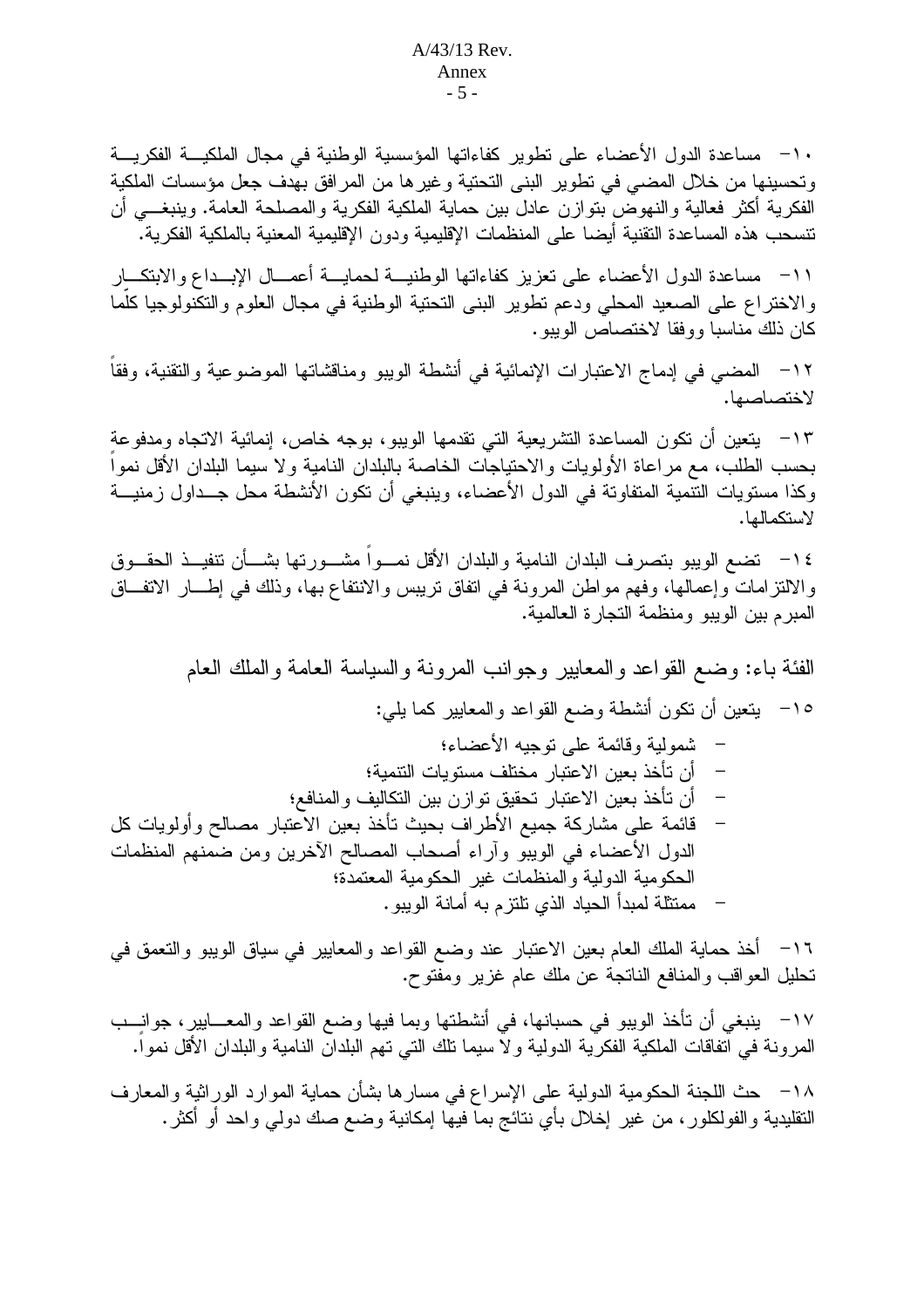١٩ – الشروع في مناقشات حول كيفية العمل، ضمن اختصاص الويبو، على المضىي في تسهيل نفاذ البلدان النامية والبلدان والأقل نموآ إلى المعرفة والنكنولوجيا للنهوض بالنشاط الإبــداعي والابتكـــاري وتعزيز نلك الأنشطة المنجزة في إطار الويبو.

٢٠ – النهوض بأنشطة وضع القواعد والمعايير المرتبطة بالملكية الفكرية والداعمة لملك عام متسين في الدول الأعضاء في الويبو ، بما في ذلك إمكانية إعداد مبادئ توجيهية بإمكانها أن تســـاعد الـــدول الأعضاء المهتمة بالموضوع على نحديد المواد التي ألت إلى الملك العام وفقا لأنظمتها القانونية.

٢١- - تَجرِي الويبو مشاورات غير رسمية تكون مفتوحة ومتوازنة، حسب ما يكون مناســباً، قبــل الشروع فـي أي أنشطة جديدة بشأن وضـع القواعد والمعايير، بـاعتماد مسارات مدفوعة من الأعضــــاء ونشجيع مشاركة الخبراء من الدول الأعضاء ولا سيما البلدان النامية والبلدان الأقل نموا.

٢٢– ينبغي أن تكون أنشطة الويبو بشأن وضع القواعد والمعايير داعمة للأهداف الإنمائية المتفــق عليها في منظومة الأمم المتحدة، بما فيها الأهداف الواردة في إعلان الألفية.

بنبغي لأمانة الويبو أن نتناول في وثائق عملها المنعلقة بأنشطة وضع القواعد والمعـــابير مـــا يناسب من القضايا النالي ذكرها على سبيل المثال، بتوجيه من الدول الأعضاء ودون إخــــلال بنتـــائج مداولاتها: ( أ ) الحفاظ على نتفيذ قواعد الملكية الفكرية على المستوى الوطني (ب) وأوجه الصلة بين الملكية الفكرية والمنافسة (ج) ونقل النكنولوجيا المرتبطة بالملكية الفكرية (د) وما يمكن تسوافره مسن جوانب المرونة والاستثناءات والتقييدات للدول الأعضاء (۵) وإمكانية إضافة أحكام خاصــــة بالبلـــدان النامية والبلدان الأقل نموا.

٢٣ – النظر في أفضل السبل للنهوض بممارسات الترخيص في مجال الملكية الفكرية بمــــا يعـــزر القدرات التنافسية ولا سيما بهدف النهوض بالنشاط الإبداعي والابتكاري ونقل النكنولوجيا إلى البلــدان المهتمة، ولا سيما البلدان النامية والبلدان الأقل نموا وتعميمها في نلك البلدان.

الفئة جيم: نقل النكنولوجيا، ونكنولوجيا المعلومات والاتصال، والحصول على المعرفة ٢٤– مطالبة الويبو، في إطار ولايتها، بتوسيع نطاق نشاطها الموجّه لردم الهوّة الرقمية تماشياً مع مقررات مؤتمر القمة العالمي بشأن مجتمع المعلومات مع مراعاة أهمية صندوق التضامن الرقمي.

٢٥– استكشاف السياسات والمبادرات المرتبطة بالملكية الفكرية والضرورية لتشجيع نقل التكنولوجيا ونشرها لفائدة البلدان النامية وانخاذ الندابير الملائمة لتمكين البلدان المذكورة من فهم جوانب المرونـــة التي تتيحها الاتفاقات الدولية المعنية بها ومن الاستفادة منها بأكبر قدر ، حسب ما يكون مناسبا.

٢٦– حثُّ الدول الأعضاء ولا سيما البلدان المنقدمة، على تشجيع مؤسسات البحث العلمي لديها على تعزيز تعاونها مع مؤسسات البحث والتطوير في البلدان النامية والبلدان الأقـــل نمـــواً علــــي وجــــه الخصوص ونبادل المعلومات معها.

٢٧– تسهيل الجو انب المتصلة بالملكية الفكر ية من تكنو لو جيا المعلو مات و الاتصال تحقيقـــا للنمـــو والنتمية بضمان إمكانية إجراء نقاشات في إطار هيئة مناسبة من هيئات الويبو، والنركيز على أهميـــة الجوانب المتصلة بالملكية الفكرية من تكنولوجيا المعلومات والاتصال ودورها في التتمية الاقتصـــادية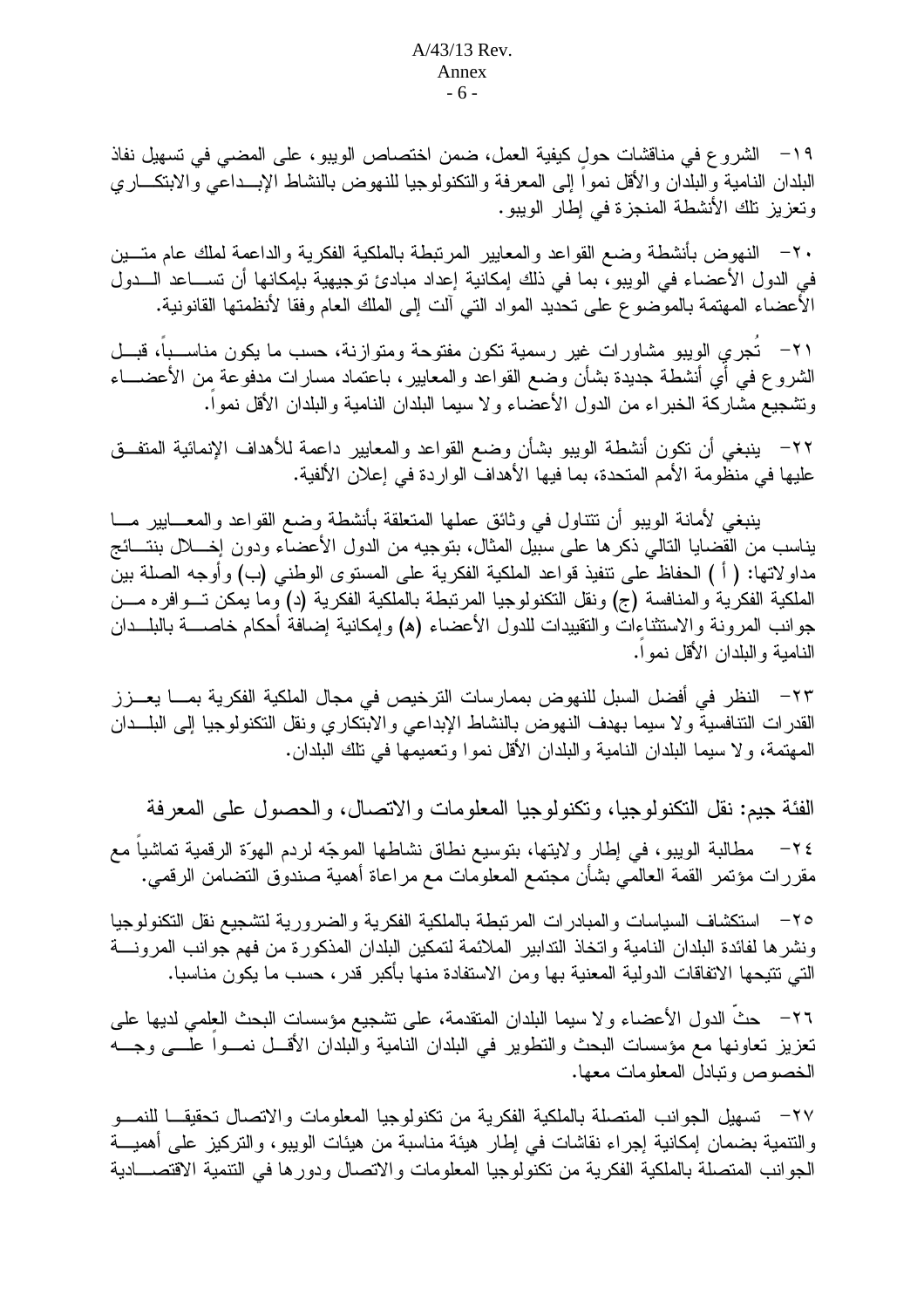والثقافية. وإيلاء انتباه خاص لمساعدة الدول الأعضاء على تشخيص الاستراتيجيات العملية المرتبطة بالملكية الفكرية للانتفاع بتكنولوجيا المعلومات والاتصال في سبيل تتميتها الاقتصـــادية والاجتماعيـــة و النقافية.

٢٨− ندارس ما يمكن للدول الأعضاء، ولا سيما البلدان المنقدمة، اعتماده من السياسات والتـــدابير المرنبطة بالملكية الفكرية في سبيل تعزيز نقل النكنولوجيا ونشرها في البلدان النامية.

٢٩– إدراج المناقشات حول قضايا نقل التكنولوجيا المرتبطة بالملكية الفكرية ضمن الاختصاصـــات المناطة بإحدى هيئات الويبو المناسبة.

٣٠– ينبغي للويبو أن نتعاون مع منظمات حكومية دولية أخرى لإسداء النصح للبلدان النامية، بمـــا فيها البلدان الأقل نموا، بناء على طلبها، حول سبل النفاذ إلى المعلومات النكنولوجية المتعلقة بالملكيـــة الفكرية وكيفية الانتفاع بها، ولا سيما في المجالات التي توليها الجهة صاحبة الطلب أهمية خاصة.

٣١– اتخاذ مبادر ات نتفق عليها الدول الأعضاء ونسهم في نقل النكنولوجيا إلـــي البلـــدان الناميـــة، كتوجيه التماس إلى الويبو بتسهيل نفاذ محسّن إلى المعلومات العلنية الواردة في سندات البر اءات.

٣٢– إناحة الفرصة في الويبو لنبادل النجارب والمعلومات حول أوجه الصلة بين حقــوق الملكيـــة الفكرية وسياسات المنافسة.

الفئة دال: عمليات النقدير والنقييم ودراسات الأثر

٣٣– مطالبة الويبو بتطوير آلية مر اجعة وتقييم ناجعة، سنوية الأساس، لتقدير ِ جدوى جميع أنشطتها الموجهة للتتمية ومنها الأنشطة المرتبطة بالمساعدة التقنية ووضع المؤشرات والمقابيس الخاصة لهسذا الغرض، حيث كان ذلك مناسبا.

٣٤- مطالبة الويبو بإجراء دراسة حول ما يعوق حماية الملكية الفكرية في القطاع الاقتصادي غير الرسمي، بما في ذلك دراسة النكاليف والمنافع الملموسة لحماية الملكية الفكرية بالنظر خاصة إلى خلق فرص العمل، بغية مساعدة الدول الأعضاء على نصميم برامج وطنية هامة.

٣٥– مطالبة الويبو بإجراء در اسات جديدة، بطلب من الدول الأعضاء، لتقيـــيم الأثـــر الاقتصــــادي والاجتماعي والثقافي لانتفاع نلك الدول بنظام الملكية الفكرية.

٣٦– تبادل النجارب حول المشروعات النعاونية مثل مشروع المحبين البشري وكذا نماذج الملكيـــة الفكر بة.

٣٧ – يجو ز للو يبو أن تجر ي در اسات بشأن حماية الملكية الفكر ية، بطلــب و تو جيــــه مـــن الـــدو ل الأعضاء، لتحديد أوجه الصلة والتأثير بين الملكية الفكرية والتنمية.

٣٨ - تعزيز قدرة الويبو على إجراء عمليات تقييم موضوعية لوقع أنشطة الويبو على التنمية.